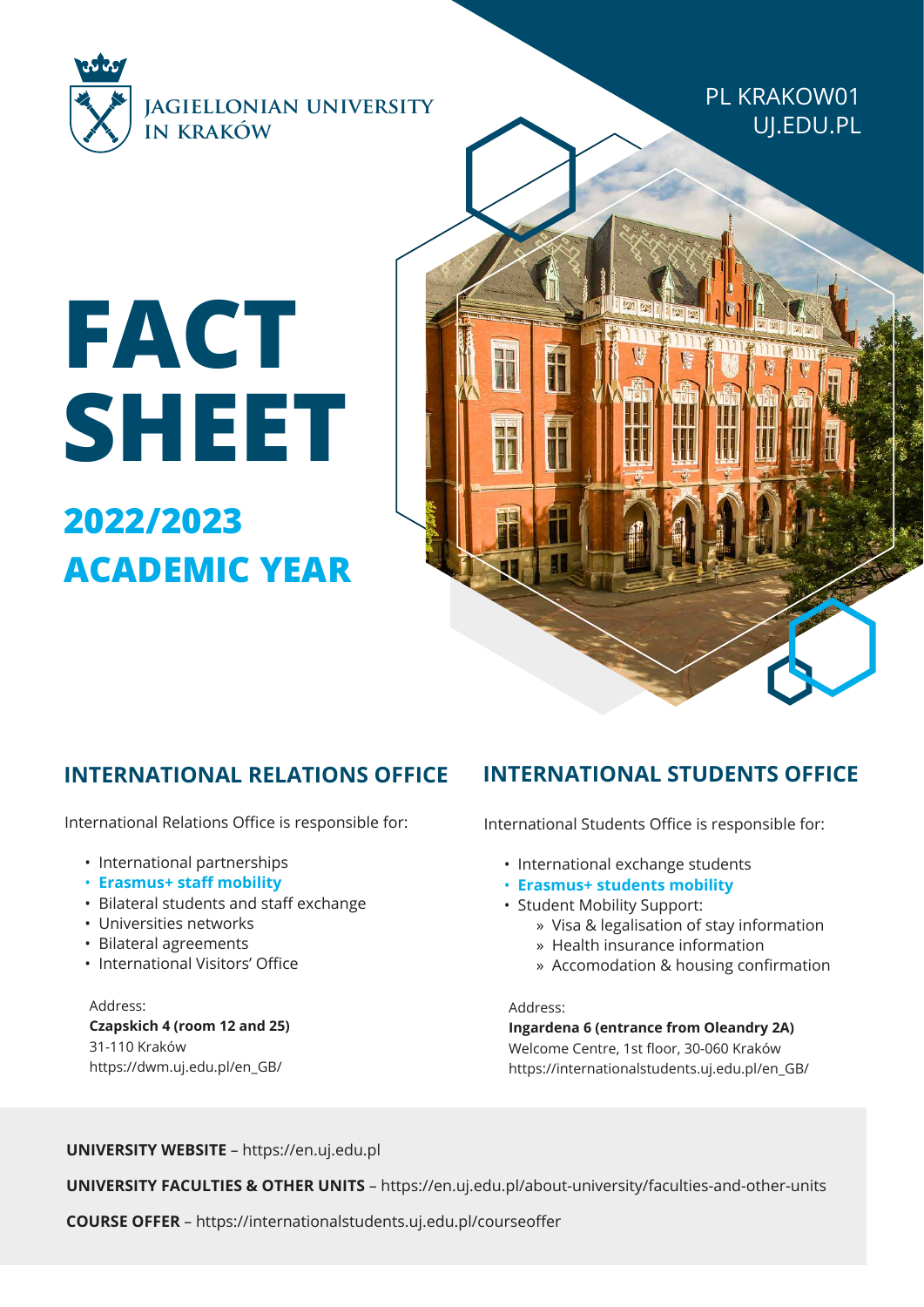### **ACADEMIC CALENDAR**

Winter semester 1 October 2022 – 24 February 2023 End of classes (winter) 29 January 2023 Summer semester 25 February – 30 September 2023 End of classes (summer) 16 June 2023

#### **HOLIDAYS**

Winter Break 12-17 February 2023 Easter Break 6-11 April 2023

#### **EXAMINATION PERIODS**

Winter examination period 29 January – 11 February 2023 Winter resit examination period 18-24 February 2023 Summer examination period 17-30 June 2023 Summer resit examination period 1-15 September 2023

Christmas Break 23 December 2022 – 2 January 2023 Summer Holiday Break 1 July – 30 September 2023

#### **NOMINATION AND APPLICATION**

#### **NOMINATIONS DEADLINES**

Winter semester and whole academic year 15 April 2022<br>Summer semester\* 15 October 2022 Summer semester\*

\* For medicine and dental students for summer semester deadlines are: nomination – 15 April 2022, application – 31 May 2022

#### **NOMINATION AND APPLICATION STEP BY STEP**

#### **Step I: Nomination**

Partner university nominates their students to the JU and sends their nomination to JU exchange coordinators.

#### **Step II: Application**

Nominated students have to register via Online Application System (https://irk.uj.edu.pl/en-gb) and complete the application.

#### **Step III: Results**

Student will be informed on application status within 5 weeks.

and whole academic year 31 May 2022<br>Summer semester\* 30 November 2022

**APPLICATIONS DEADLINE**

Winter semester

Summer semester\*

#### **ERASMUS+ LEARNING AGREEMENT**

Student may start preparing the Learning Agreement after their application has been accepted. This document should be accepted and signed by all three parties before the semester starts. In order to get the Learning Agreement signed student must contact the departamental coordinator directly.

List of departamental coordinators: https://erasmus.uj.edu.pl/coordinator

#### **LANGUAGE REQUIREMENTS**

#### **ENGLISH LANGUAGE REQUIREMENTS FOR INTERNATIONAL STUDENTS**

- B1 Erasmus+
- B2 Billateral Agreements
- B2 JU Medical College
- C1 Courses organized by the Institute of English Studies

#### **POLISH LANGUAGE REQUIREMENTS FOR INTERNATIONAL STUDENTS**

B2 – Courses conducted in Polish

Native speakers do not have to provide proof of language proficiency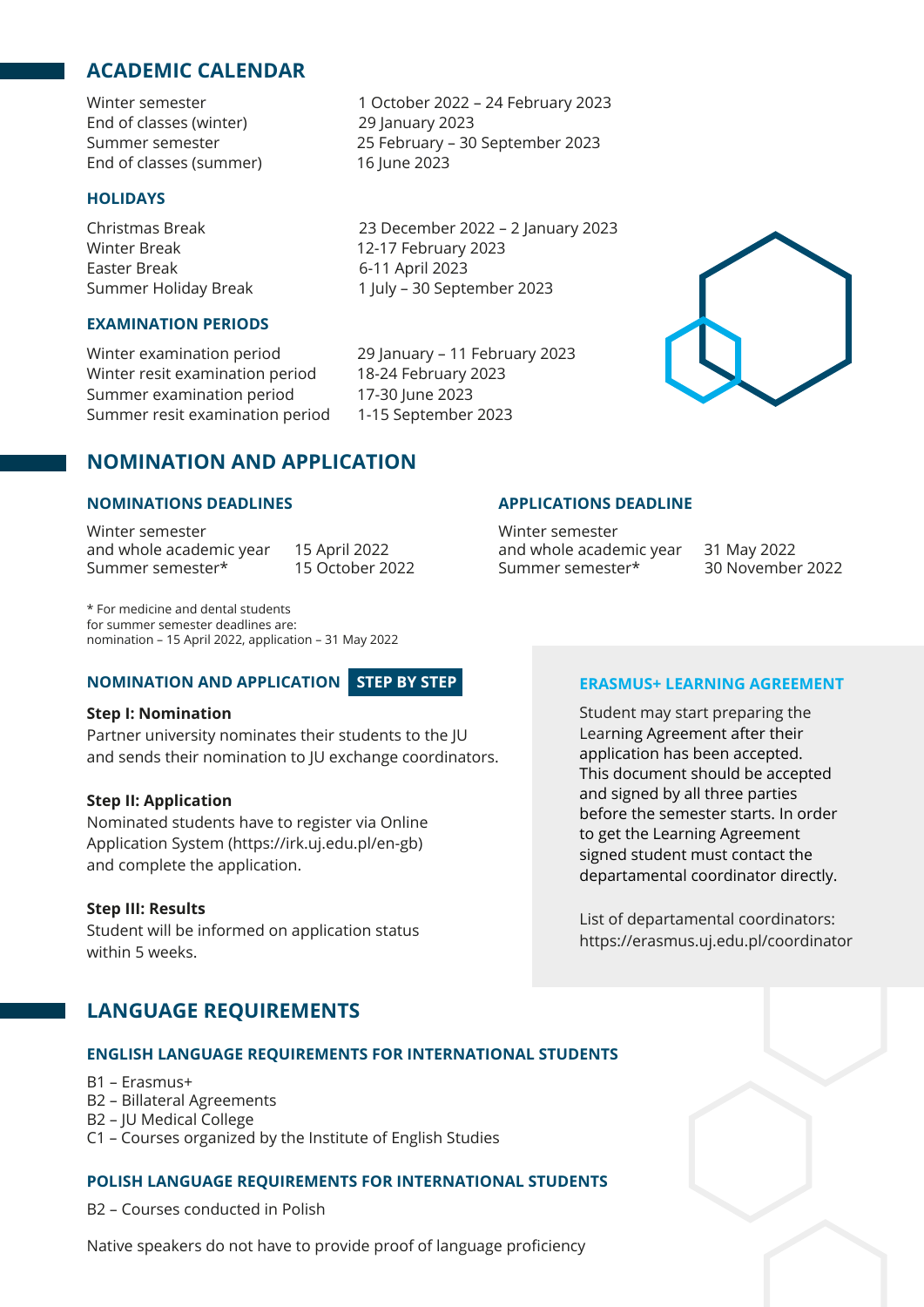## **PRACTICAL INFORMATION / INFORMATION FOR INCOMING STUDENTS**

#### **VISA & INSURANCE**

Information about Visa & Insurance is provided on the website. For additional assistance contact us via email or phone.

https://erasmus.uj.edu.pl/en\_GB/incoming/ka103 e-mail: erasmus@uj.edu.pl phone: +48 12 663 26 71

#### **HOUSING**

Incoming students can stay at one of four JU well located student dorms (monthly cost for one person in a double room is ca. 100 EUR). Please bear in mind that the selection of the dorm is made by the JU International Students Office.

https://erasmus.uj.edu.pl/incoming/dormitory e-mail: erasmus@uj.edu.pl Address: 6 Ingardena (entrance from 2A Oleandry) Welcome Centre, 1st Floor, 30-060 Cracow phone: +48 12 663 2678, +48 12 663 2679

#### **ERASMUS+**

To apply for a place: log in to USOSweb > Common Section > Applications > Applications for placement in dormitory

#### **WHERE TO FIND COURSES / REGISTRATION / GRADING SCALE**

Exchange students can choose from a wide variety of courses taught in English and other foreign languages.

https://internationalstudents.uj.edu.pl/courseoffer

#### **INCLUSION, WELLBEING AND SAFETY**

#### **INCLUSION AND ACCESSIBILITY**

For information concerning inclusion and accessibility support as well as infrastructure adopted to persons with disabilities please contact the JU Disability Support Service.

https://don.uj.edu.pl/en\_GB/start e-mail: don@uj.edu.pl Address: Collegium Paderevianum II, 9a/410 (IV floor) Mickiewicza, 31-120 Cracow phone: +48 12 663 43 50, +48 12 663 43 40 (secretariat)

#### **STUDENT CENTRE FOR SUPPORT AND ADAPTATION (SOWA)**

Help provided by SOWA is conducted in the crisis intervention paradigm. SOWA does not provide psychotherapy nor long-term treatment, but offers support in dealing with the most urgent problems:

- Crisis intervention in a case of psychological crisis;
- Support in the adaptation proces;
- Mental health promotion and education;
- Information on how and where to seek psychiatric care or psychotherapy.

https://sowa.uj.edu.pl/english e-mail: sowa@uj.edu.pl Address: 27 Kopernika, 31-501 Kraków 8:00-13:00: phone: +48 506 006 752 13:00-18:00: phone: +48 883 343 295, +48 883 347 433

#### **DEPARTMENT OF SECURITY, SAFETY AND EQUAL TREATMENT (SAFE STUDENT)**

In case of any emergency concerning your safety, security or wellbeing you can contact "Safe Student".

https://safe-student.uj.edu.pl/en\_GB/contact e-mail: bezpieczni@uj.edu.pl, Address: Ingardena 3, room 327 & 327A, 30-060 Kraków phone (Department's Office): +48 12 663 55 55, +48 12 422 29 39